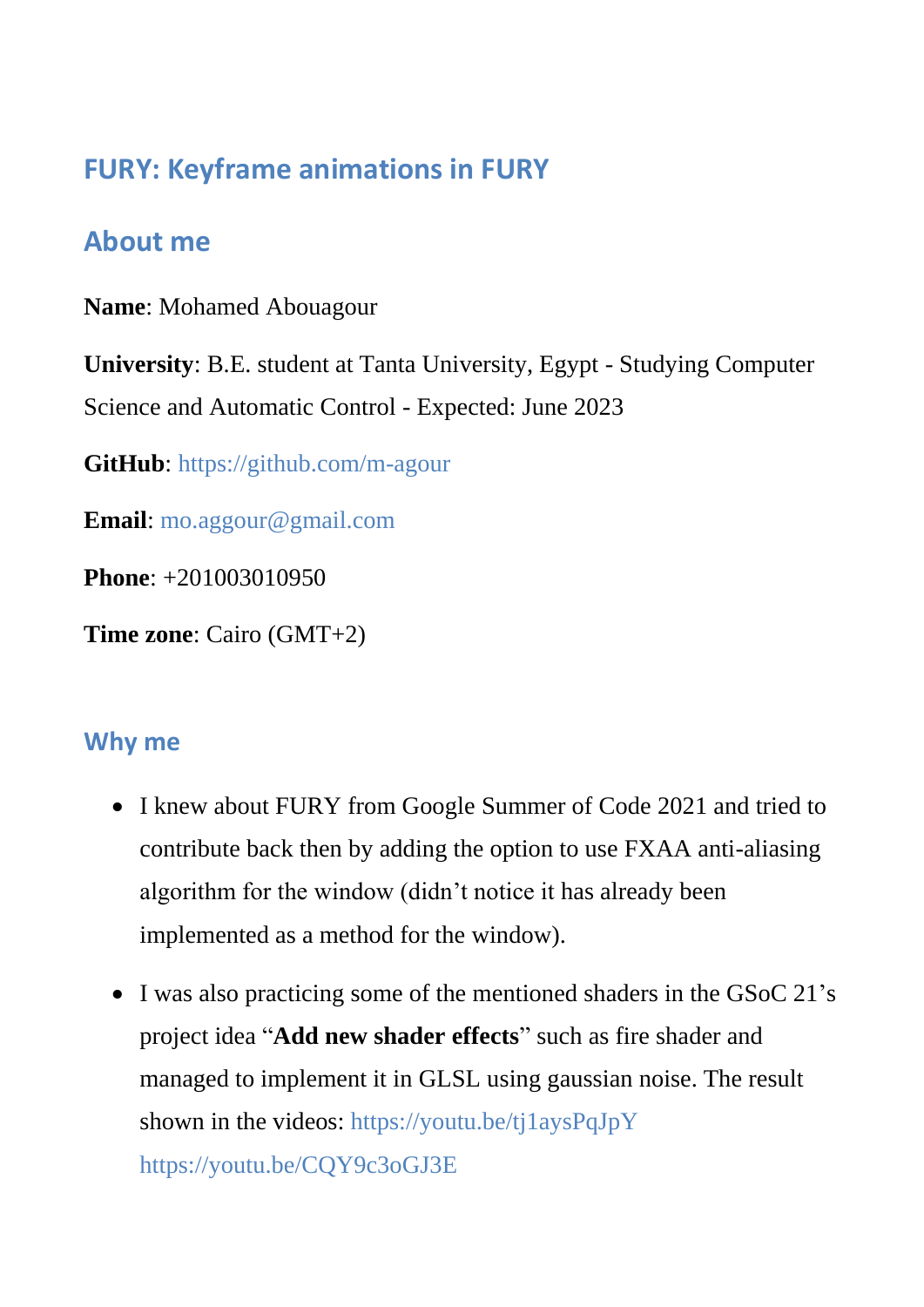Unfortunately, that summer I had a mandatory internal training, that's why I couldn't be able to participate.

- I studied both linear and non-linear interpolation methods in two numerical analysis courses.
- I'm skilled in writing GLSL and Godot Shaders.
- Last year as a course project I developed a 3D game in which I used Interpolation (bilinear interpolation) to interpolate the terrain's height (y) at any given  $(x-z)$  coordinates, so that entities can move on  $64*64$ pixels heightmap based terrain smoothly. I also implemented for this game an animation system that used obj sequence animations from scratch (I didn't use other matrix-based animation since it was required that we use an old version of OpenGL in which shaders were not available yet).

The source code of the game: <https://github.com/m-agour/MummyIsland>

• I've been using Keyframes and animations for more than 8 years in Adobe After Effects CS6. I'm also familiar with various Keyframe animation systems in different computer graphics softwares such as 3DS Max, Cinema 4D, Maya 3D, Blender, and Godot. Hence, I know exactly what functionalities to implement in the keyframe animation system.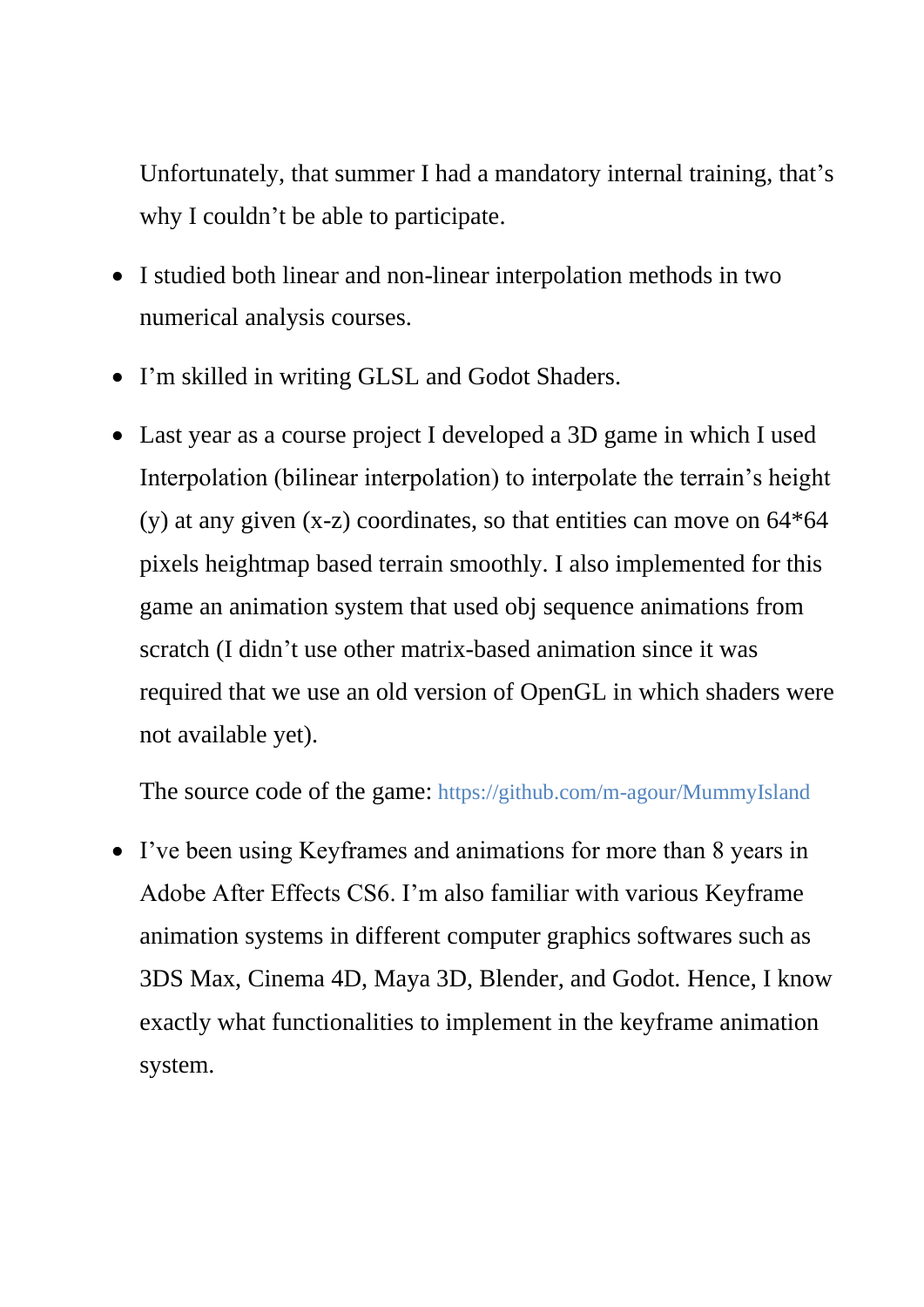# **Code contribution**

- 1. <https://github.com/fury-gl/fury/pull/552>
- 2. <https://github.com/fury-gl/fury/pull/555>

# **Project information**

## **Sub-org name**: FURY

**Project Abstract**: Implementing Keyframe animations in FURY.

## **Detailed description**:

Implement a Keyframe animation system for FURY with public API that has the following functionalities:

Play, pause, rewind, and reverse play the timeline.

Add or remove keyframes at any specific time.

Interpolate position, scale, rotation (using SLERP) and opacity for the animated actors or camera using linear and non-linear methods.

Visualize the motion path of the translation.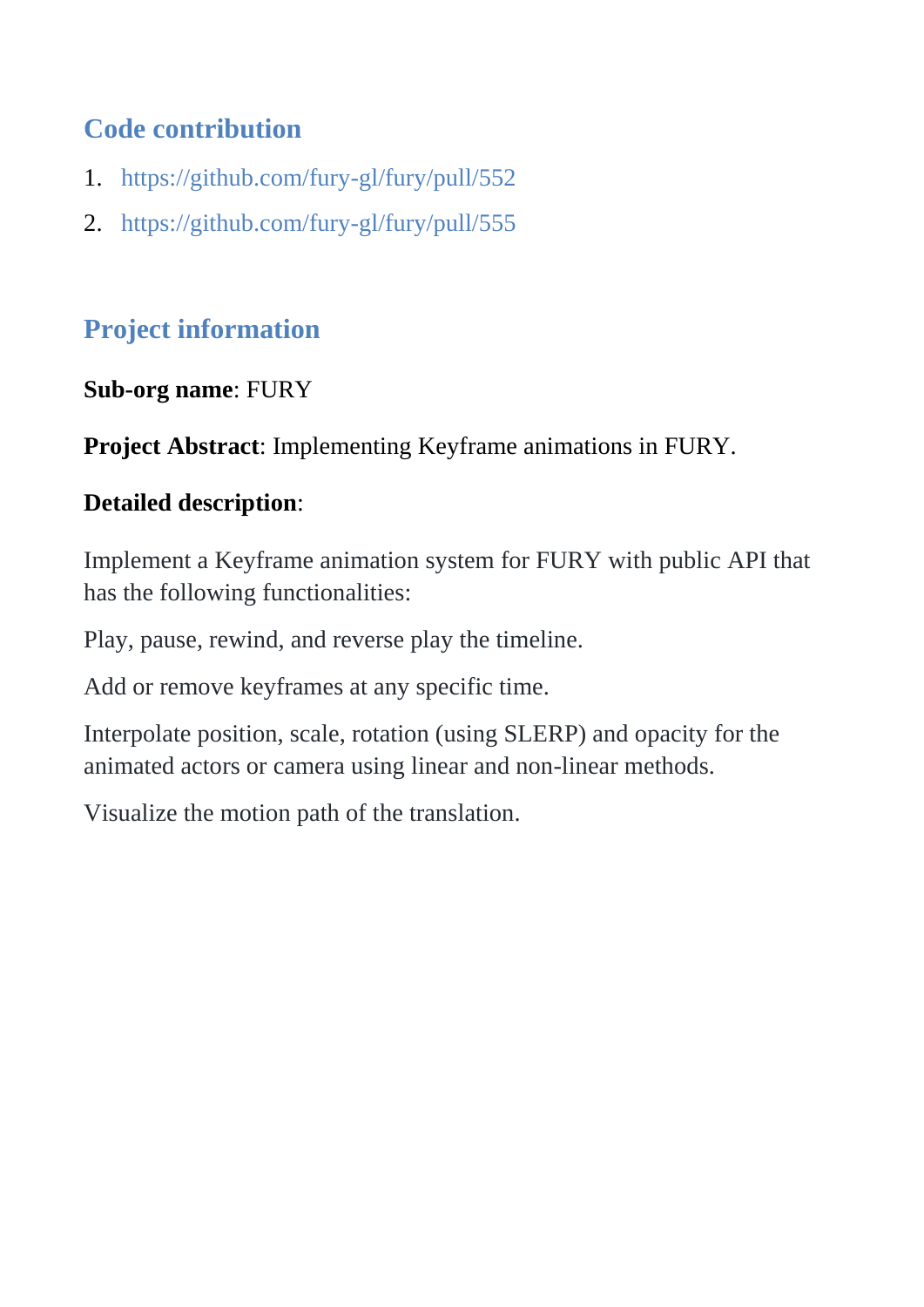#### **Weekly timeline**:

#### • **Week 1**:

A basic timeline of events and keyframes will be implemented with linear interpolation on translation and scale.

Implement the play and pause functionalities. The ability to rewind the to a specific keyframe or event. As well as replaying the timeline.

#### • **Week 2**:

Allow the timeline to reverse play starting from the end, an event or a keyframes.

Add the ability to add and remove actors from the scene according to the keyframe.

#### • **Week 3**:

Allow handling opacity as a keyframe. Implement fade-in/fade-out animation for actors with controllable duration using linear interpolation.

## • **Week 4:**

Implement non-linear interpolations starting with spline, Bezier, and quadratic interpolations.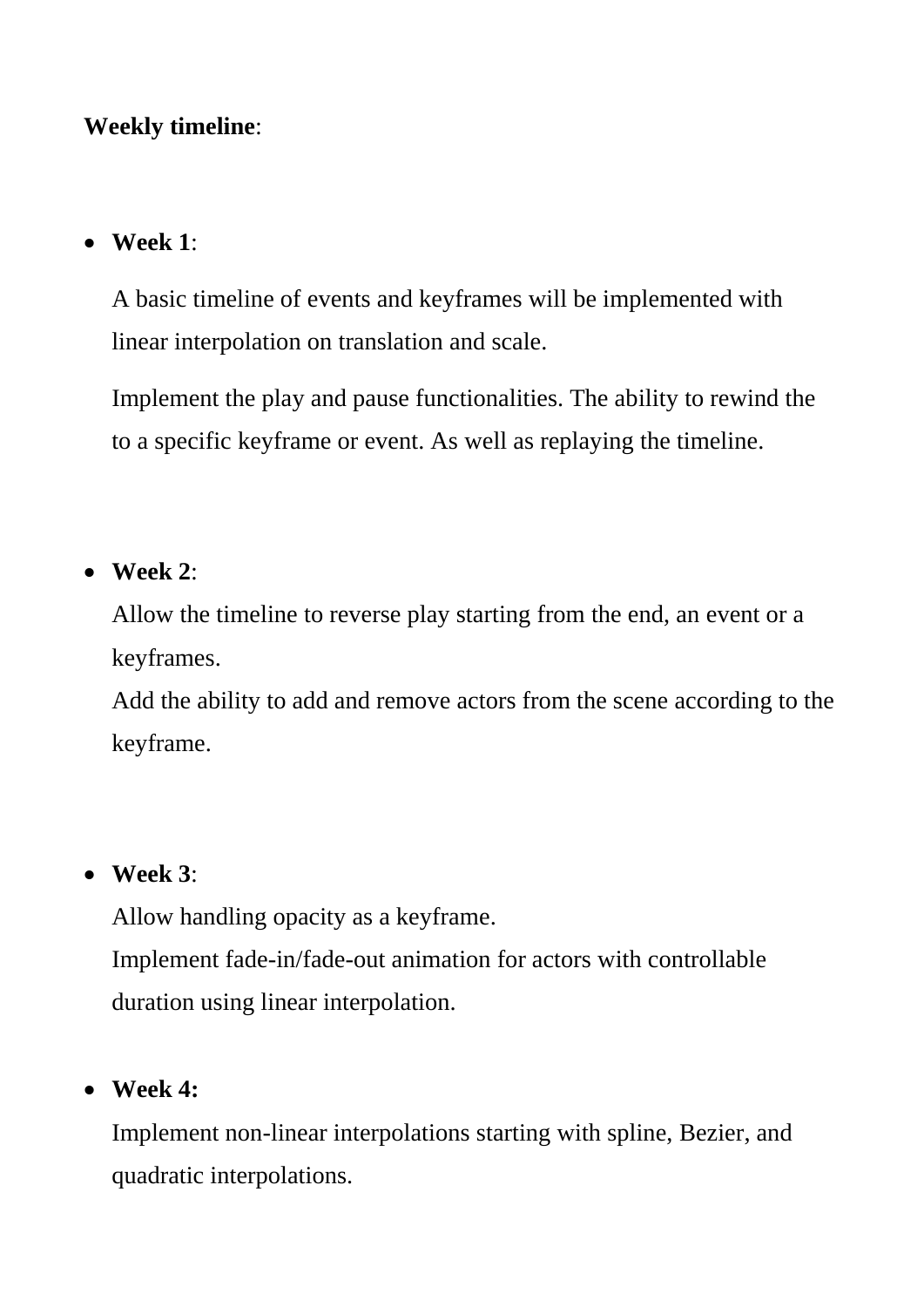## • **Week 5**:

Document, test, and make tutorials for what I implemented in weeks 1, 2, 3, and 4.

## • **Week 6**:

Implement easing (ease-in/ease-out) for the animation system. Implement SLERP (quaternion interpolation) for rotation keyframes.

## • **Week 7**:

Add the ability to interpolate camera by the keyframe system using the previously implemented interpolating techniques.

### • **Week 8**:

Tune the implementation for speed using the vertex shader in GLSL.

#### • **Weeks 9 and 10**:

Add the ability to ceate and visualize motion paths in the animation system for each actor with the ability to change its color, opacity, step (resolution), or thickness to differentiate between each motion path. Allow the motion path to focus on the current state in the timeline so its opacity would be 100% where the actor is currently at and decreases as the actor moves away from that state as shown below.